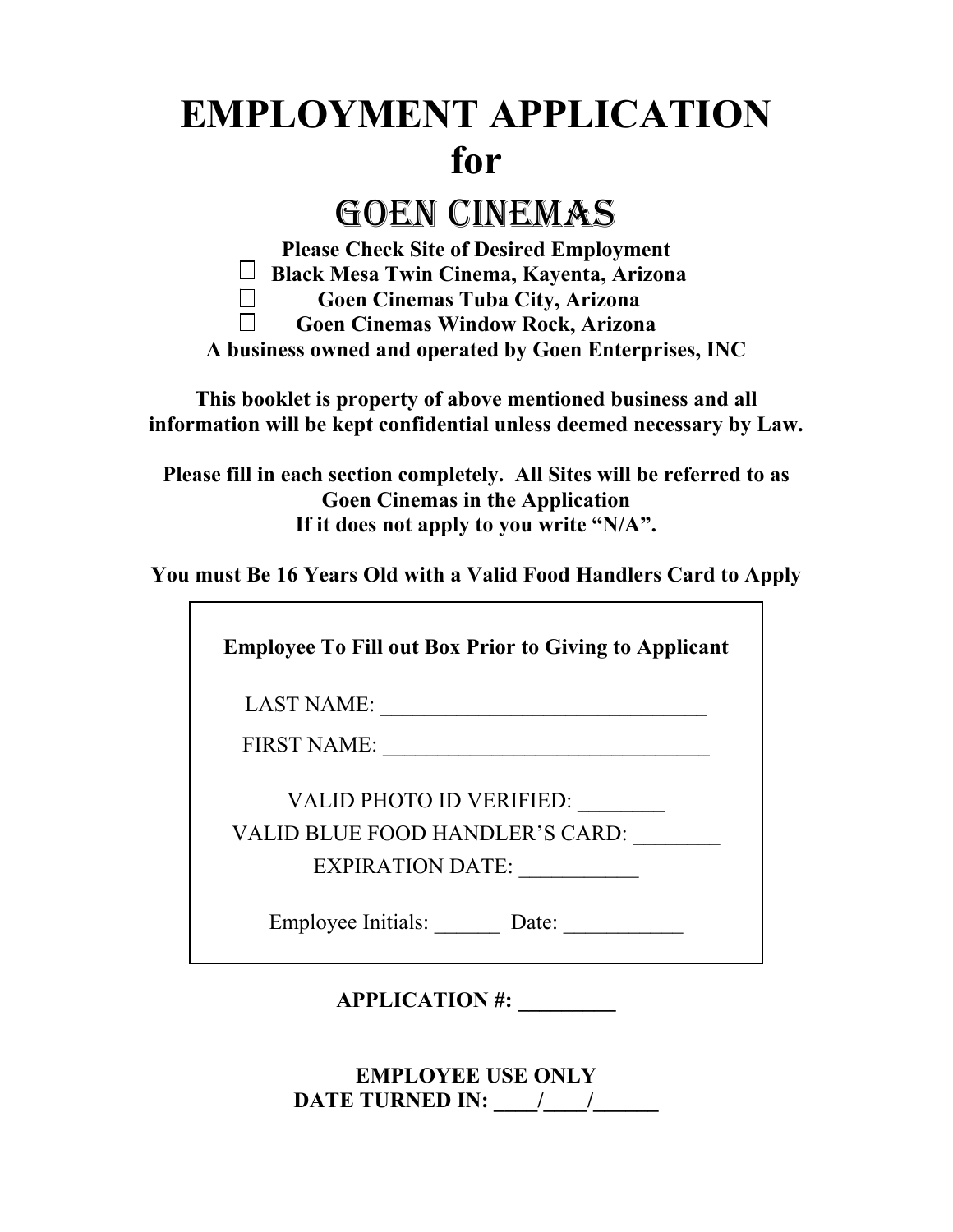### **BLACK MESA TWIN CINEMAS EMPLOYMENT APPLICATION**

| <b>LAST NAME</b>                                                                                                                                                                                                                                                                                                                                                                                           | <b>FIRST NAME</b> | MI                                                                                                                                                                                                                                                                                                                                                                                                                                                     | SOCIAL SECURITY # |                 |
|------------------------------------------------------------------------------------------------------------------------------------------------------------------------------------------------------------------------------------------------------------------------------------------------------------------------------------------------------------------------------------------------------------|-------------------|--------------------------------------------------------------------------------------------------------------------------------------------------------------------------------------------------------------------------------------------------------------------------------------------------------------------------------------------------------------------------------------------------------------------------------------------------------|-------------------|-----------------|
| PRESENT ADDRESS                                                                                                                                                                                                                                                                                                                                                                                            |                   | CITY/STATE                                                                                                                                                                                                                                                                                                                                                                                                                                             |                   | <b>ZIP CODE</b> |
| HOME PHONE WORK PHONE CELLULAR PHONE<br>$\begin{picture}(150,10) \put(0,0){\vector(1,0){100}} \put(15,0){\vector(1,0){100}} \put(15,0){\vector(1,0){100}} \put(15,0){\vector(1,0){100}} \put(15,0){\vector(1,0){100}} \put(15,0){\vector(1,0){100}} \put(15,0){\vector(1,0){100}} \put(15,0){\vector(1,0){100}} \put(15,0){\vector(1,0){100}} \put(15,0){\vector(1,0){100}} \put(15,0){\vector(1,0){100}}$ |                   |                                                                                                                                                                                                                                                                                                                                                                                                                                                        |                   |                 |
| DATE OF BIRTH AGE<br>$\frac{1}{\sqrt{2\pi}}$                                                                                                                                                                                                                                                                                                                                                               |                   |                                                                                                                                                                                                                                                                                                                                                                                                                                                        |                   |                 |
| PLEASE ANSWER EACH QUESTION COMPLETELY. IF NEEDED USE A<br>SEPARATE BLANK PAGE.                                                                                                                                                                                                                                                                                                                            |                   |                                                                                                                                                                                                                                                                                                                                                                                                                                                        |                   |                 |
| HAVE YOU EVER BEEN EMPLOYED BY GOEN CINEMAS?<br>IF YES, GIVE DATESAND LOCATION                                                                                                                                                                                                                                                                                                                             |                   |                                                                                                                                                                                                                                                                                                                                                                                                                                                        |                   |                 |
| HAVE YOU EVER APPLIED AT GOEN CINEMAS BEFORE?                                                                                                                                                                                                                                                                                                                                                              |                   |                                                                                                                                                                                                                                                                                                                                                                                                                                                        |                   |                 |
| DO ANY OF YOUR RELATIVES WORK FOR GOEN CINEMAS                                                                                                                                                                                                                                                                                                                                                             |                   |                                                                                                                                                                                                                                                                                                                                                                                                                                                        |                   |                 |
| HAVE YOU EVER BEEN CONVICTED OF A FELONY? _____________<br>IF YES, GIVE THE NATURE OF THE OFFENSE                                                                                                                                                                                                                                                                                                          |                   |                                                                                                                                                                                                                                                                                                                                                                                                                                                        |                   |                 |
| HAVE YOU EVER BEEN CONVICTED OF A MISDEMEANOR IN THE PAST 7<br>YEARS (DO NOT INCLUDE SPEEDING OR OTHER MINOR TRAFFIC<br>VIOLATIONS)?<br>IF YES, PLEASE EXPLAIN                                                                                                                                                                                                                                             |                   |                                                                                                                                                                                                                                                                                                                                                                                                                                                        |                   |                 |
| <b>EMPLOYMENT DESIRED:</b>                                                                                                                                                                                                                                                                                                                                                                                 |                   | DATE AVAILABLE WAGE REQUESTED<br>$\frac{1}{\frac{1}{1-\frac{1}{1-\frac{1}{1-\frac{1}{1-\frac{1}{1-\frac{1}{1-\frac{1}{1-\frac{1}{1-\frac{1}{1-\frac{1}{1-\frac{1}{1-\frac{1}{1-\frac{1}{1-\frac{1}{1-\frac{1}{1-\frac{1}{1-\frac{1}{1-\frac{1}{1-\frac{1}{1-\frac{1}{1-\frac{1}{1-\frac{1}{1-\frac{1}{1-\frac{1}{1-\frac{1}{1-\frac{1}{1-\frac{1}{1-\frac{1}{1-\frac{1}{1-\frac{1}{1-\frac{1}{1-\frac{1}{1-\frac{1}{1-\frac{1}{1-\frac{1}{1-\frac{1}{$ |                   |                 |
| ARE YOUR HOURS FLEXIBLE?<br>IF "NO" PLEASE FILL IN BELOW THE HOURS YOU ARE AVAILABLE FOR<br><b>WORK</b>                                                                                                                                                                                                                                                                                                    |                   |                                                                                                                                                                                                                                                                                                                                                                                                                                                        |                   |                 |

|       | <b>SUN</b> | <b>MON</b> | <b>TUES</b> | <b>WED</b> | <b>THURS</b> | FRI | SAT |
|-------|------------|------------|-------------|------------|--------------|-----|-----|
| FROM: |            |            |             |            |              |     |     |
| TO:   |            |            |             |            |              |     |     |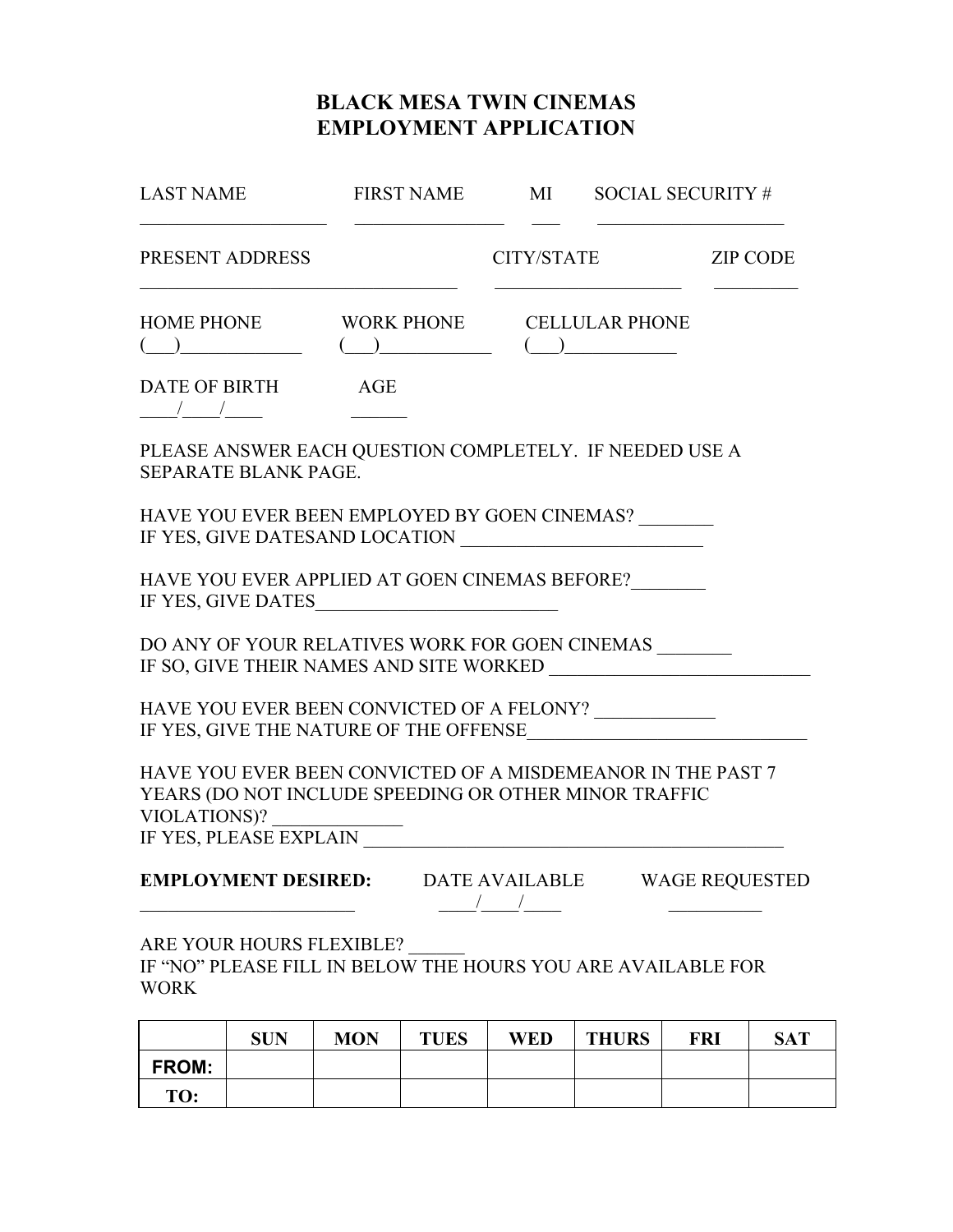| <b>EXPERIENCE:</b>            |                                             |                                |
|-------------------------------|---------------------------------------------|--------------------------------|
| (1) NAME OF LAST EMPLOYER     | TYPE OF BUSINESS                            | PHONE#<br>$($ $)$              |
| <b>ADDRESS:</b>               | CITY/STATE                                  | <b>ZIP CODE</b>                |
| EMPLOYED FROM:<br>TO:         |                                             | LAST POSITION WAGE SUPERVISOR: |
| <b>REASON FOR LEAVING:</b>    |                                             |                                |
| (2) NAME OF LAST EMPLOYER     | TYPE OF BUSINESS PHONE #                    | $($ ) $)$                      |
| <b>ADDRESS:</b>               | CITY/STATE                                  | ZIP CODE                       |
| EMPLOYED FROM: _______<br>TO: |                                             | LAST POSITION WAGE SUPERVISOR: |
| <b>REASON FOR LEAVING:</b>    |                                             |                                |
| (3) NAME OF LAST EMPLOYER     | TYPE OF BUSINESS PHONE #                    | ) $\overline{\phantom{a}}$     |
| <b>ADDRESS:</b>               | CITY/STATE ZIP CODE                         |                                |
| EMPLOYED FROM: _______<br>TO: | <u> 1989 - Jan Samuel Barbara, martin d</u> | LAST POSITION WAGE SUPERVISOR: |
| REASON FOR LEAVING:           |                                             |                                |
| <b>EDUCATION:</b>             |                                             |                                |
|                               | NAME AND ADDRESS GRADE COMPLETED            |                                |
| <b>HIGH SCHOOL</b>            |                                             |                                |
| <b>VOCATIONAL</b>             |                                             |                                |
| <b>TRAINING</b>               |                                             |                                |
| <b>COLLEGE</b>                |                                             |                                |

#### **REFERENCES:**

PLEASE LIST THE NAMES OF AT LEAST 3 PEOPLE WHOM HAVE KNOWN YOU FOR AT LEAST ONE YEAR—**DO NOT INCLUDE RELATIVES**.

| <b>NAME</b> | <b>ADDRESS</b> | PHONE# | <b>YEARS KNOWN?</b> |
|-------------|----------------|--------|---------------------|
|             |                |        |                     |
|             |                |        |                     |
|             |                |        |                     |